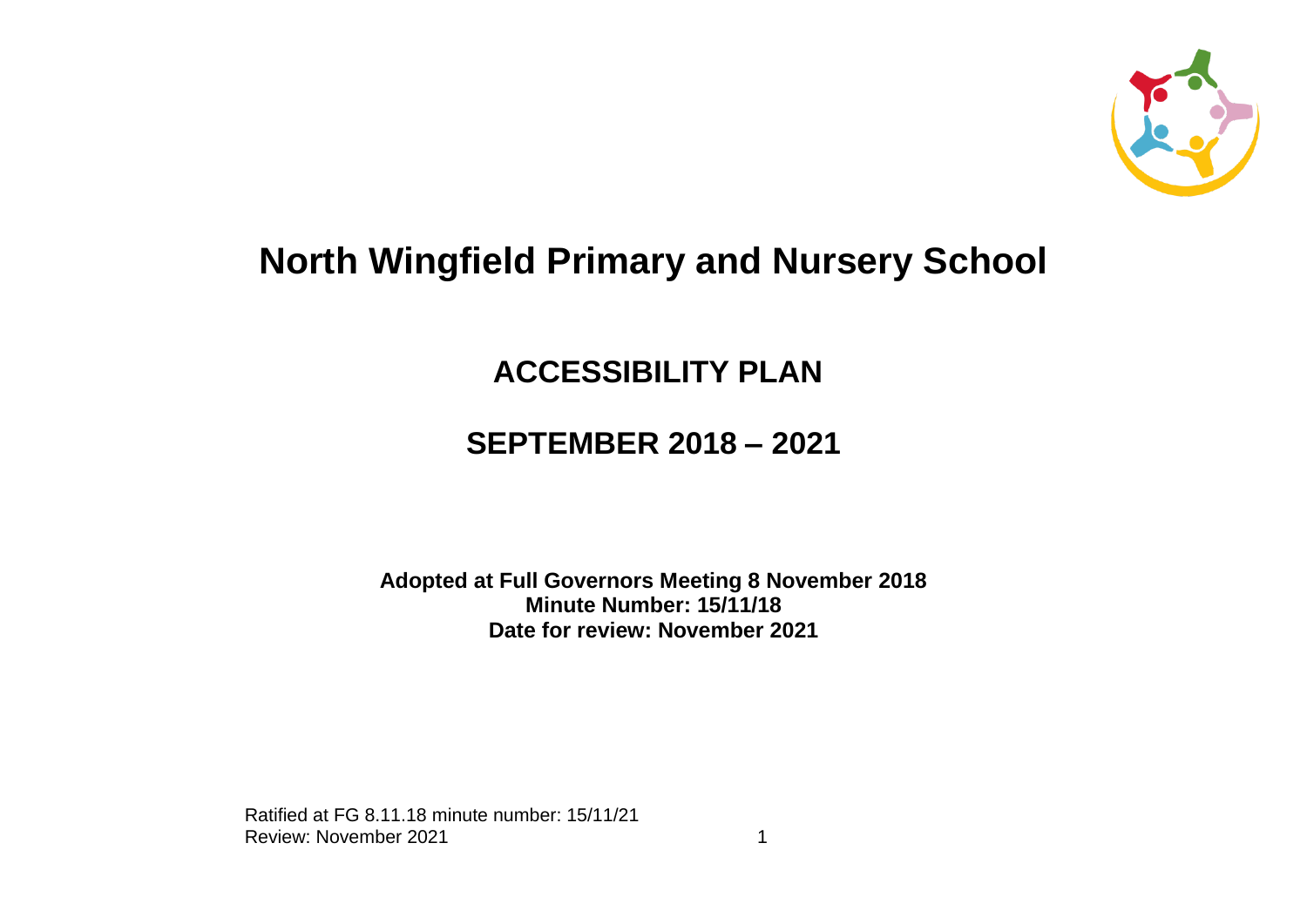Under the Equality Act 2010 schools should have an Accessibility Plan. The Equality Act 2010 replaced all existing equality legislation, including the Disability Discrimination Act. The effect of the law is the same as in the past, meaning that "schools cannot unlawfully discriminate against pupils because of sex, race, disability, religion or belief and sexual orientation".

According to the Equality Act 2010 a person has a disability if:

(a) He or she has a physical or mental impairment, and (b) The impairment has a substantial and long-term adverse effect on his or her ability to carry out normal day-to-day activities.

The Accessibility Plan is listed as a statutory document of the Department for Education's guidance on statutory policies for schools. The Plan must be reviewed every three years and approved by the Governing Body. The review process can be delegated to a committee of the Governing Body, an individual or the Head.

At North Wingfield Primary School the Plan will be monitored by the SENCO and head teacher; it will be evaluated by the relevant Governors' committee.

At North Wingfield Primary School we are committed to working together to provide an inspirational and exciting learning environment where all children can develop an enthusiasm for life-long learning. We believe that children should feel happy, safe and valued so that they gain a respectful, caring attitude towards each other and the environment both locally and globally.

The North Wingfield Primary School Accessibility Plan has been developed and drawn up based upon information supplied by the Local Authority, and consultations with pupils, parents, staff and governors of the school. Other, outside agencies and specialists have also been consulted. The document will be used to advise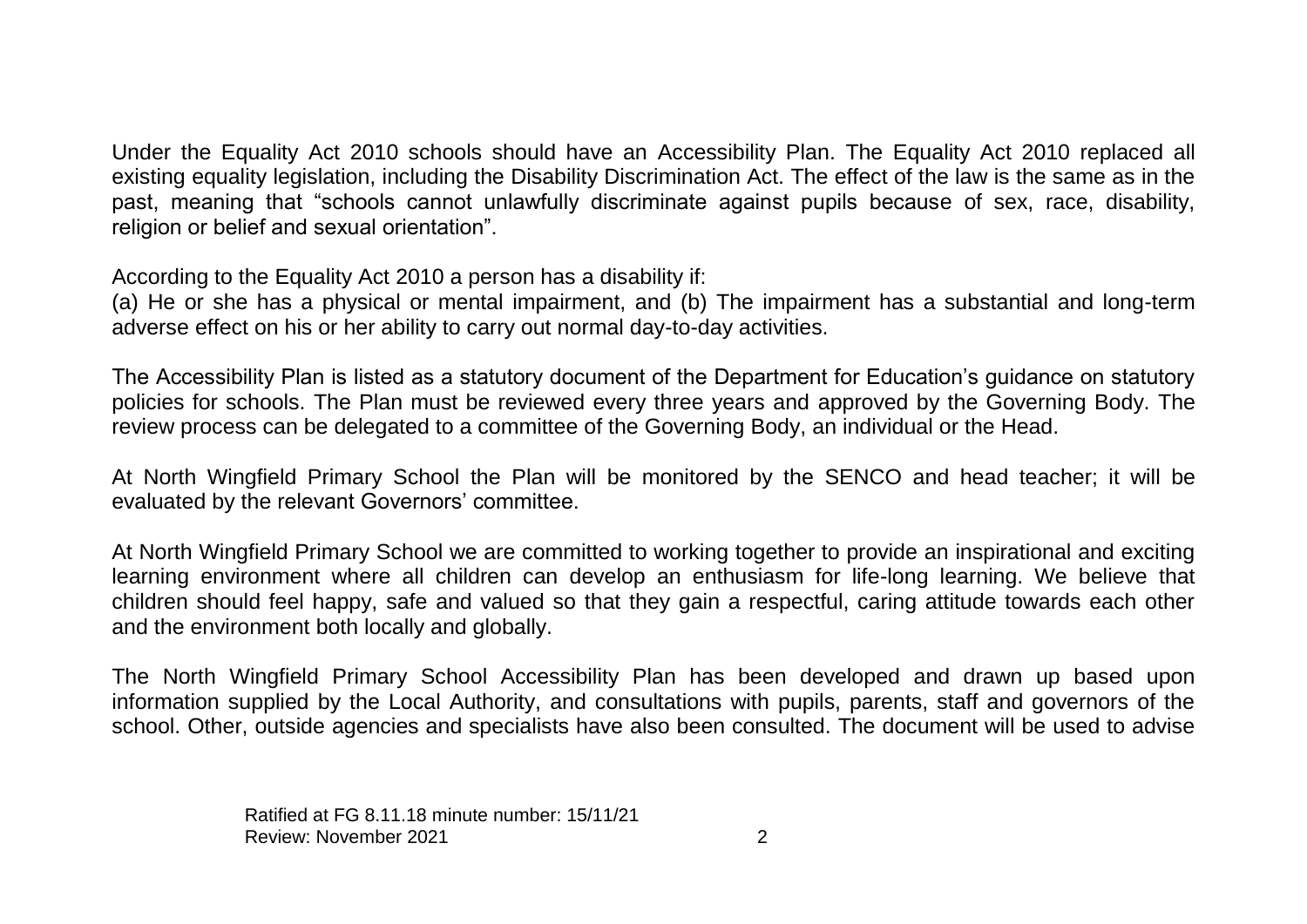other school planning documents and policies and will be reported upon annually in respect of progress and outcomes. The intention is to provide a projected plan for a three year period ahead of the next review date.

The Accessibility Plan is structured to complement and support the school's Equality Objectives, and will similarly be published on the school website. We understand that the Local Authority will monitor the school's activity under the Equality Act 2010 (and in particular Schedule 10 regarding Accessibility) and will advise upon the compliance with that duty.

North Wingfield Primary School is committed to providing an environment that enables full curriculum access that values and includes all pupils, staff, parents and visitors regardless of their education, physical, sensory, social, spiritual, emotional and cultural needs. We are committed to taking positive action in the spirit of the Equality Act 2010 with regard to disability and to developing a culture of inclusion, support and awareness within the school.

The North Wingfield Primary School Accessibility Plan shows how access is to be improved for disabled pupils, staff and visitors to the school within a given timeframe and anticipating the need to make reasonable adjustments to accommodate their needs where practicable. The Accessibility Plan contains relevant and timely actions to:-

• Increase access to the curriculum for pupils with a disability, expanding the curriculum as necessary to ensure that pupils with a disability are as, equally, prepared for life as are the able-bodied pupils; (If a school fails to do this they are in breach of their duties under the Equalities Act 2010); this covers teaching and learning and the wider curriculum of the school such as participation in after-school clubs, leisure and cultural activities or schools visits – it also covers the provision of specialist or auxiliary aids and equipment, which may assist these pupils in accessing the curriculum within a reasonable timeframe;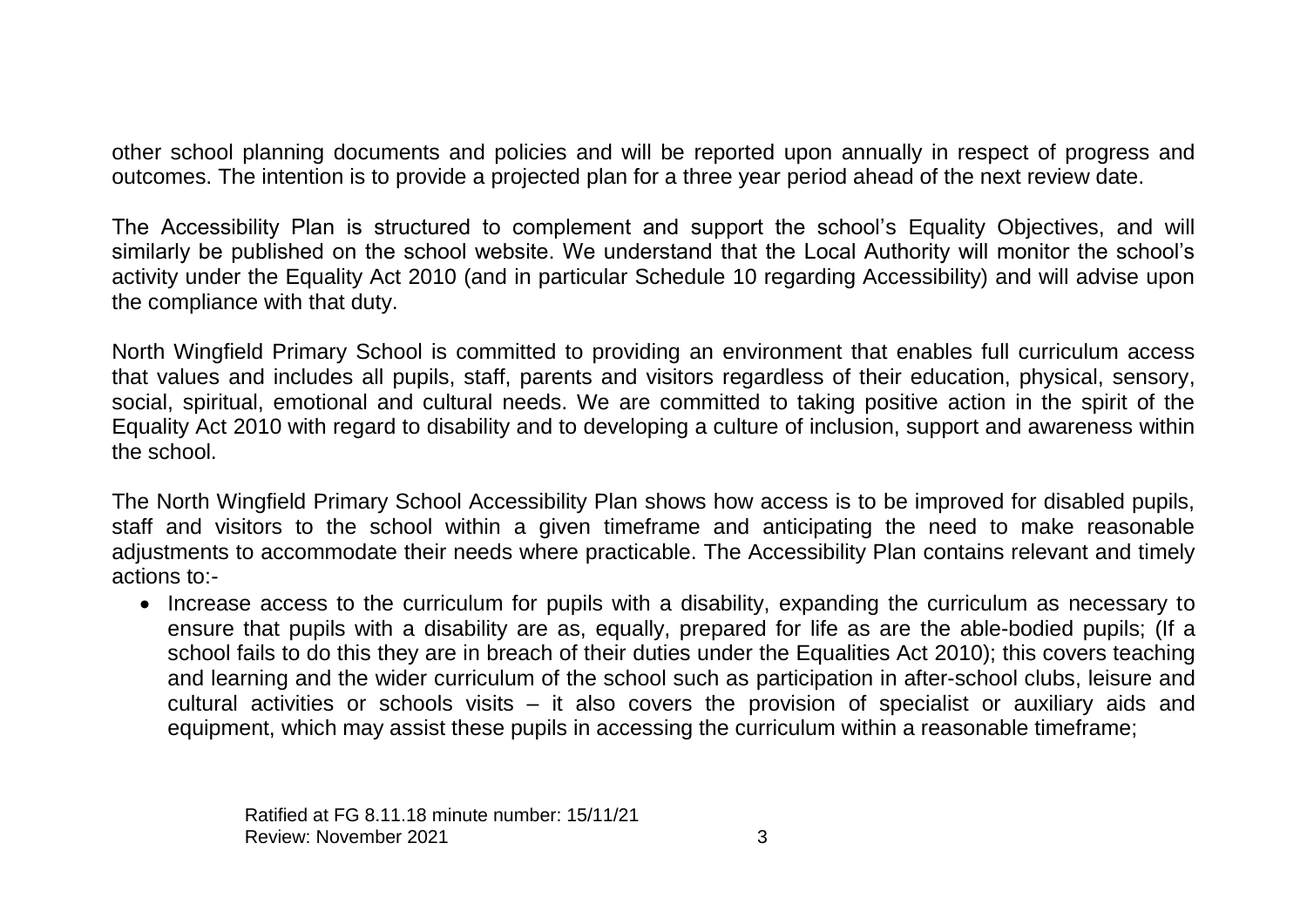- Improve and maintain access to the physical environment of the school, adding specialist facilities as necessary – this covers improvements to the physical environment of the school and physical aids to access education within a reasonable timeframe.
- Improve the delivery of written information to pupils, staff, parents and visitors with disabilities; examples might include hand-outs, timetables, textbooks and information about the school and school events; the information should be made available in various preferred formats within a reasonable timeframe.

The North Wingfield Primary School Accessibility Plan relates to the key aspects of physical environment, curriculum and written information.

Whole school training will recognise the need to continue raising awareness for staff and governors on equality issues with reference to the Equality Act 2010.

This Accessibility Plan should be read in conjunction with the following school policies, strategies and documents:

- Asset Management Plan
- Behaviour Management Policy
- Curriculum Policy
- Critical Incident Management Plan
- Equal Opportunities Policy
- Health & Safety Policy
- Equality Plan
- School Prospectus
- School Improvement Plan

Ratified at FG 8.11.18 minute number: 15/11/21 Review: November 2021 **4** and the set of the set of the set of the set of the set of the set of the set of the set of the set of the set of the set of the set of the set of the set of the set of the set of the set of the s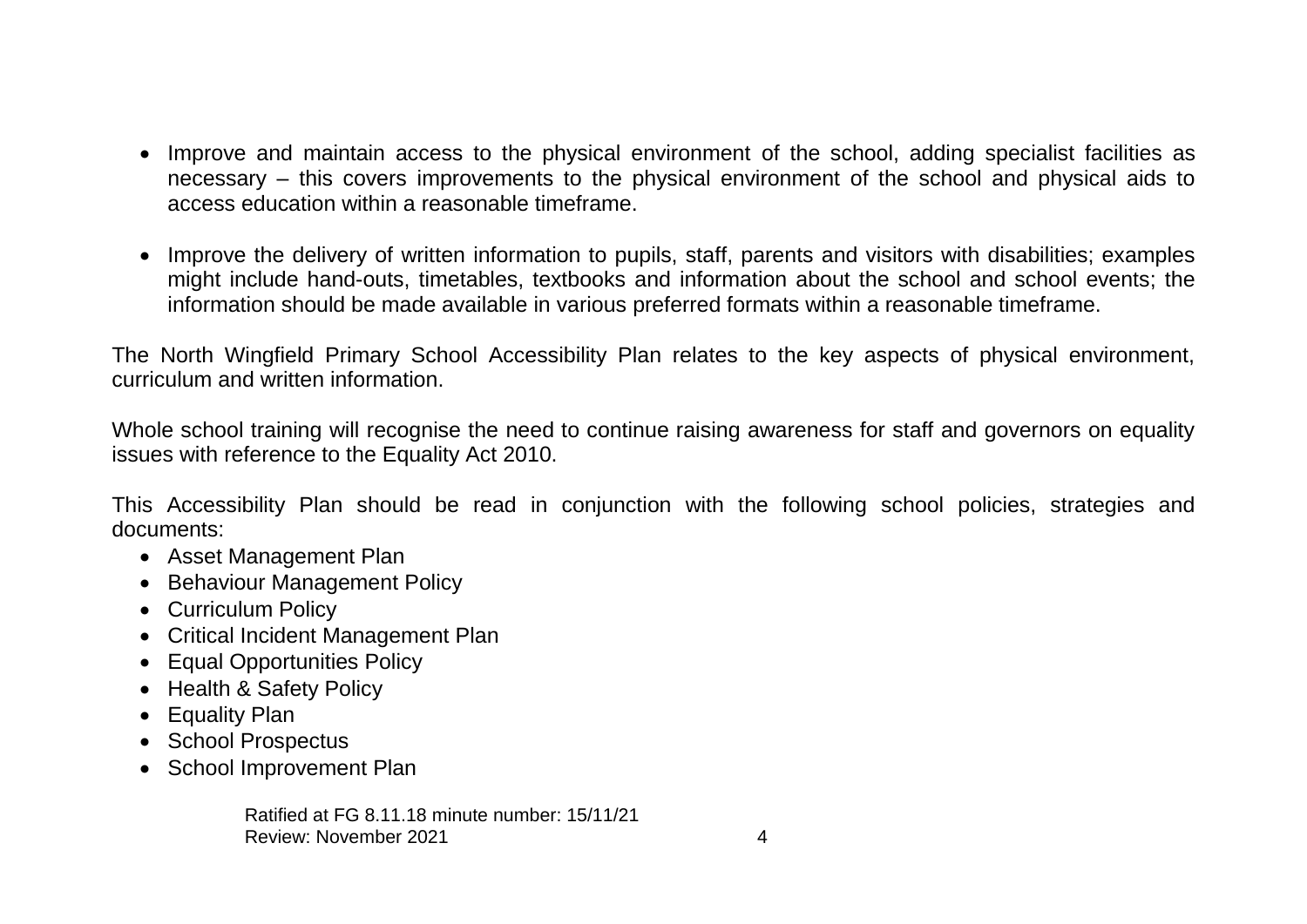- Special Educational Needs Policy
- Staff Development Policy

The Accessibility Plan for physical accessibility relates to the Access Audit of the School, which remains the responsibility of the governing body. The School is a new build, opened in 2015, and has been designed with this in mind. If further work should be require for a particular individual's needs, it may not be feasible to undertake all of the works during the life of this accessibility plan and therefore some items will roll forward into subsequent plans. An accessibility audit will be completed by the school prior to the end of each period covering this plan in order to inform the development of a new Accessibility Plan for the ongoing period.

Equality Impact Assessments will be undertaken as and when school policies are reviewed. The terms of reference for all governors' committees will include the need to consider Equality and Diversity issues as required by the Equality Act 2010.

The Accessibility Plan will be published on the school website.

The Accessibility Plan will be monitored through the Governor Resource (including Finance and Premises) **Committee** 

The school will work in partnership with the Local Authority in developing and implementing this Accessibility Plan.

The Accessibility Plan may be monitored by Ofsted during inspection processes in relation to Schedule 10 of the Equality Act 2010.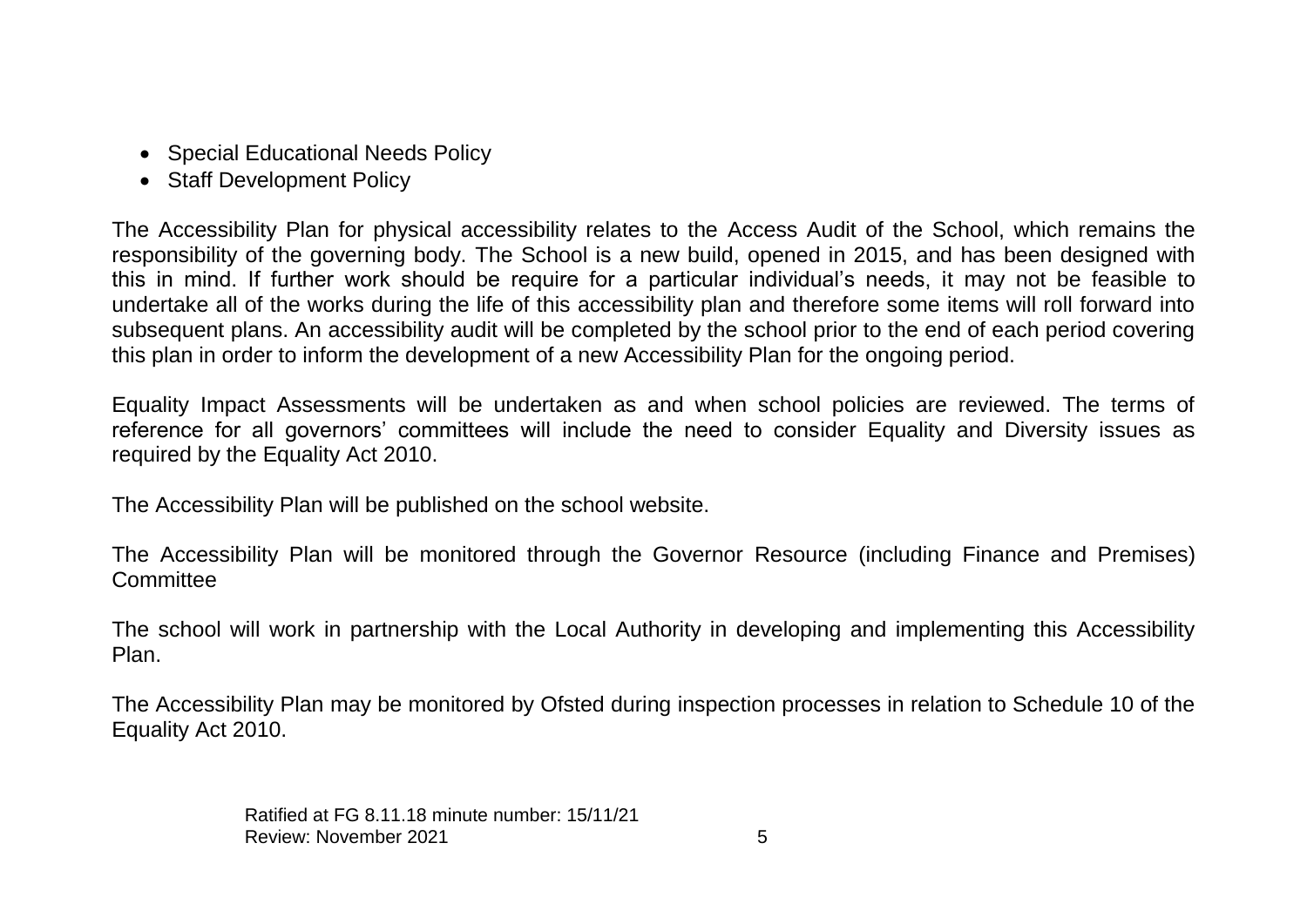#### **ACTION PLANS**

Attached is a set of action plans showing how the school will address the priorities identified in the plan.

| NORTH WINGFIELD PRIMARY SCHOOL ACCESSIBILITY PLAN<br><b>SEP 2018-21</b>                              |                          |               |              |                         |                             |  |  |
|------------------------------------------------------------------------------------------------------|--------------------------|---------------|--------------|-------------------------|-----------------------------|--|--|
| A. To increase the extent to which disabled pupils can participate in the school curriculum.         |                          |               |              |                         |                             |  |  |
| Our key objective is to reduce and eliminate barriers to access to the curriculum and to ensure full |                          |               |              |                         |                             |  |  |
| participation in the school community for pupils, and prospective pupils, with a disability.         |                          |               |              |                         |                             |  |  |
| Target                                                                                               | Action                   | Date          | Resource     | <b>Success Criteria</b> | Monitoring/Evaluation       |  |  |
|                                                                                                      |                          |               | S            |                         |                             |  |  |
|                                                                                                      |                          |               | /Staff       |                         |                             |  |  |
| <b>Use Provision</b>                                                                                 | SENCO to update          | Sep/          | <b>SENCO</b> | Ensure appropriate      | <b>SENCO</b> report to      |  |  |
| Mapping                                                                                              | provision map termly     | Jan/          | & HT         | deployment of           | governors                   |  |  |
|                                                                                                      |                          | Apr           | Time         | learning support        |                             |  |  |
| Teachers                                                                                             | Provide training for all | Jan           | <b>Staff</b> | Teachers incorporate    | Narrowing the gap           |  |  |
| develop their                                                                                        | staff                    | 2019          | meeting      | principles of good      | between SEN/non             |  |  |
| knowledge of                                                                                         | Ensure plans meet        |               | time         | practice in teaching of | <b>SEN pupils</b>           |  |  |
| teaching ASD                                                                                         | needs of pupils with     |               | <b>SENCO</b> | ASD pupils into lesson  | Achievement/standard        |  |  |
| pupils                                                                                               | <b>ASD</b>               |               | training     | plans                   | s report to governors       |  |  |
| <b>Teachers and</b>                                                                                  | Provide training for     | <b>Nov 18</b> | Time/trai    | Staff have greater      | SENCO report to             |  |  |
| TAs update                                                                                           | new and existing staff   |               | ning for     | understanding of how    | governors                   |  |  |
| skills to deal                                                                                       | relating to disabilities |               | teachers     | to support pupils with  | <b>LEXIA used regularly</b> |  |  |
| with students                                                                                        | of students in school    |               | and TAs      | dyslexia etc            | with appropriate pupils     |  |  |
| who have                                                                                             | (dyslexia, ASD,          |               |              |                         | Progress monitored by       |  |  |
| specific                                                                                             | ADHD, EBD, PD)           |               |              |                         | <b>SENCO</b>                |  |  |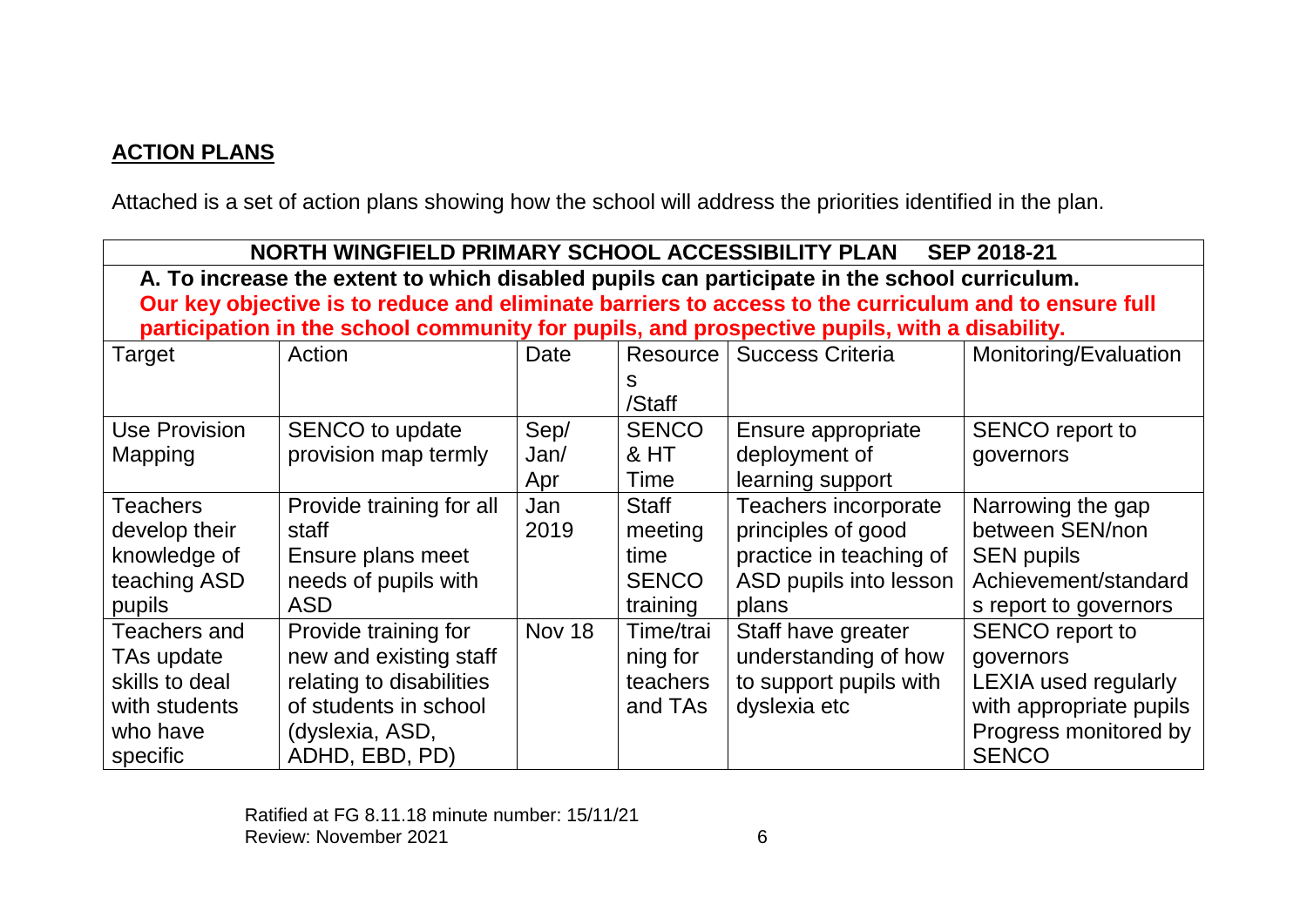| disabilities           |                             |               |                 |                          |                       |
|------------------------|-----------------------------|---------------|-----------------|--------------------------|-----------------------|
| <b>Establish close</b> | Ensure collaboration        | Ongoing       | НT              | Clear collaborative      | Parent Interviews.    |
| liaison with           | and sharing between         |               | All             | working approach.        |                       |
| parents.               | school and families.        |               | teachers        |                          |                       |
| <b>Establish close</b> | Ensure collaboration        | Sep 18        | <b>HT</b>       | Clear collaborative      | Notes from meeting,   |
| liaison with           | between all key             |               | <b>SENDCO</b>   | working approach.        | Interviews with key   |
| outside                | personnel.                  |               | <b>Teachers</b> | Nurture and in class     | personnel.            |
| agencies with          | Set up nurture              |               | <b>TAs</b>      | support allocated as     |                       |
| pupils with            | provision in school.        |               |                 | required.                |                       |
| severe                 | <b>Application for TAPs</b> |               |                 |                          |                       |
| behaviour              | funding                     |               |                 |                          |                       |
| difficulties           |                             |               |                 |                          |                       |
| All students           | Audit attendance of         | Aut           | <b>SBM</b>      | Pupils fully involved in | HT to monitor         |
| have access to         | clubs and visits to         | 2018          | <b>SENCO</b>    | school.                  | proposals for school  |
| out of school          | ensure appropriate          | 2019          | time            | All visits accessible to | activities.           |
| learning               | provision made              |               |                 | all pupils.              | Clubs planned for all |
|                        |                             |               |                 |                          | abilities.            |
| <b>Disability</b>      | <b>PSHE Subject Leader</b>  | <b>Jan 18</b> | Subject         | Students have greater    | Scheme of work        |
| equality issues        | to review Scheme of         |               | leader          | understanding of         | includes disability   |
| are incorporated       | work to ensure              |               | time            | disability issues        | equality issues       |
| into PSHE&C            | disability equality         |               |                 | Eliminate any            |                       |
| curriculum             | issues included and         |               |                 | disability related name  |                       |
|                        | modify. Appropriate         |               |                 | calling/negative         |                       |
|                        | resources available         |               |                 | comments                 |                       |
|                        | e.g. Just Like Us           |               |                 |                          |                       |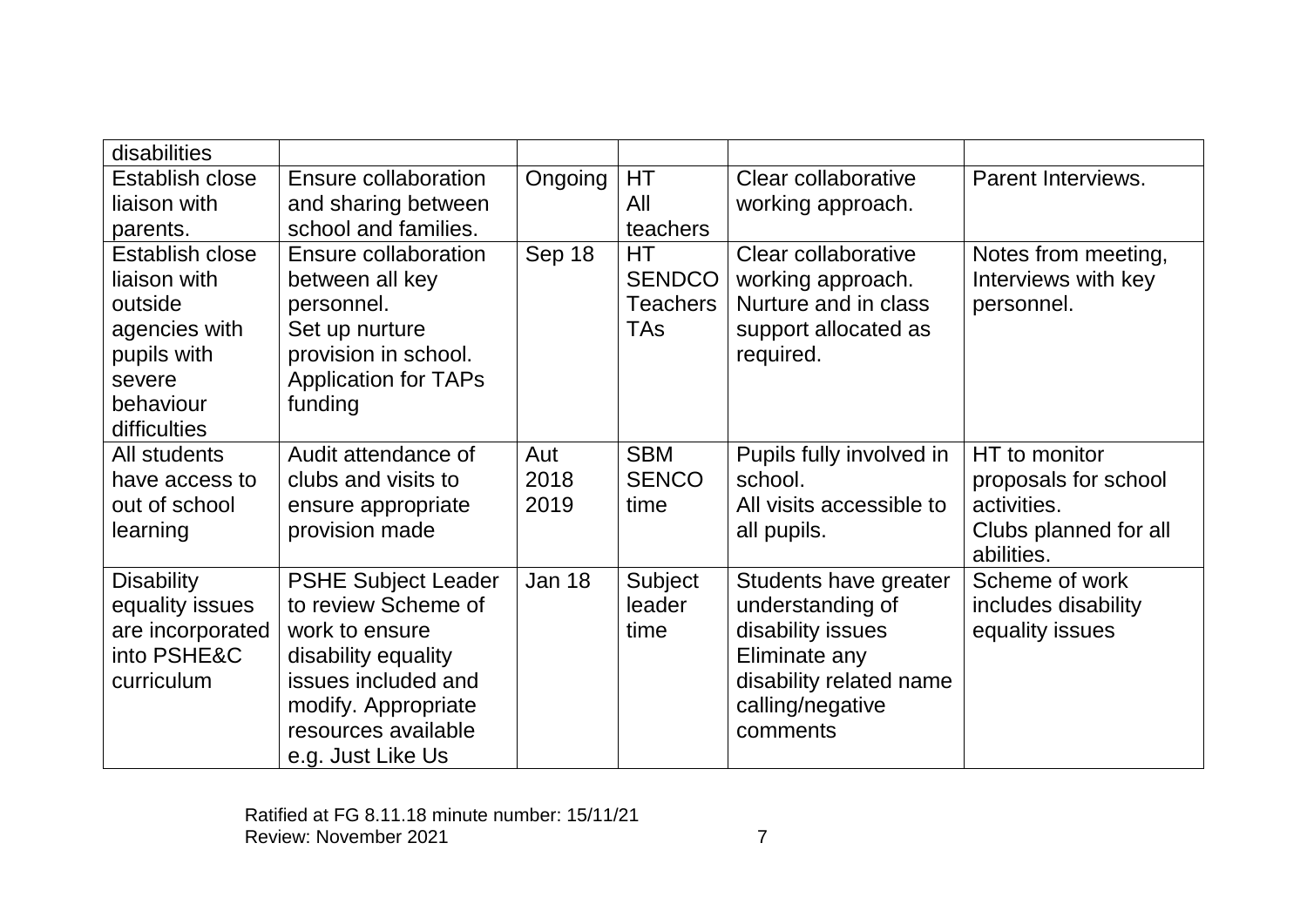|                    | teaching pack                    |        |                       |                                                   |                                           |
|--------------------|----------------------------------|--------|-----------------------|---------------------------------------------------|-------------------------------------------|
| <b>Review</b>      | <b>SENDCO/Class</b>              | Termly | <b>Class</b>          | Progress made                                     | <b>Report to Governors</b>                |
| attainment of all  | Teacher                          |        | Teachers <sup>1</sup> | towards IEP targets                               |                                           |
| <b>DSEN pupils</b> | Meetings/Pupil                   |        |                       |                                                   | Feedback given to                         |
|                    | <b>Progress</b>                  |        | SENDCO                | <b>Provision mapping</b><br>shows clear steps and | class teachers and<br>new targets set for |
|                    | Scrunity of<br>assessment system |        |                       | progress made.                                    | children.                                 |
|                    | Regular liaison with<br>parents  |        |                       |                                                   |                                           |

| B. To improve physical access to the school                                                             |        |      |                                |                         |                       |  |  |
|---------------------------------------------------------------------------------------------------------|--------|------|--------------------------------|-------------------------|-----------------------|--|--|
| Target                                                                                                  | Action | Date | Resource<br>S/<br><b>Staff</b> | <b>Success Criteria</b> | Monitoring/Evaluation |  |  |
| As the School is a new build, all obvious access issues have been addressed in the design. This will be |        |      |                                |                         |                       |  |  |
| reviewed regularly and if any specific needs become known.                                              |        |      |                                |                         |                       |  |  |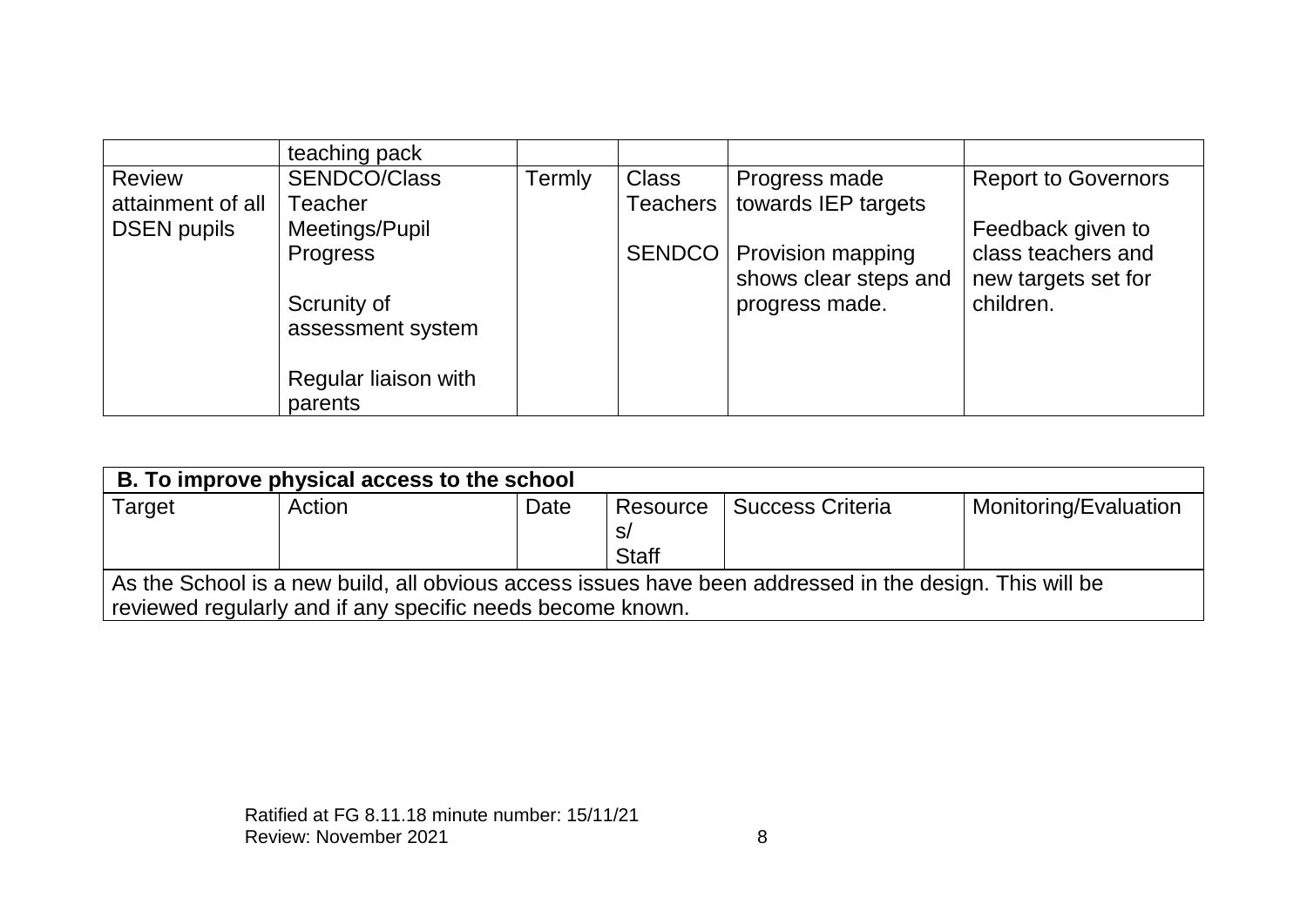| C. To improve the delivery of information to disabled pupils and parents.                                |                                                                                                                                           |         |                                              |                                            |                                  |  |
|----------------------------------------------------------------------------------------------------------|-------------------------------------------------------------------------------------------------------------------------------------------|---------|----------------------------------------------|--------------------------------------------|----------------------------------|--|
| Target                                                                                                   | Action                                                                                                                                    | Date    | <b>Resourc</b><br>es/<br><b>Staff</b>        | <b>Success Criteria</b>                    | Monitoring/Evaluation            |  |
| Parent with<br>Hearing<br>Impairment                                                                     | Regular<br>communication with<br>parents.<br>Interpreter provided<br>for parents'<br>eve/annual reviews.                                  | Ongoing | <b>SLT</b>                                   | Two way<br>communication with<br>parents.  | <b>Parent Interviews</b>         |  |
| Ensure all<br>children with<br>ASD have<br>access to the<br>curriculum.                                  | Regular parental<br>communication.<br>Individualised multi-<br>sensory teaching<br>strategies used for<br>ASD children.                   | Ongoing | All staff<br>to be<br>aware.                 | ASD children able to<br>access curriculum. | <b>Parent Interviews</b>         |  |
| <b>Ensure</b><br>improved<br>access to<br>written<br>information for<br>pupils, parents<br>and visitors. | Use LA<br>recommendations as<br>appropriate e.g. large<br>print, using symbols<br>and pictures,<br>simplified text<br>Auditing the school | As regd | <b>Staff</b><br>time<br><b>ICT</b><br>access | Greater access for<br>disabled pupils      | Feedback from pupils/<br>parents |  |